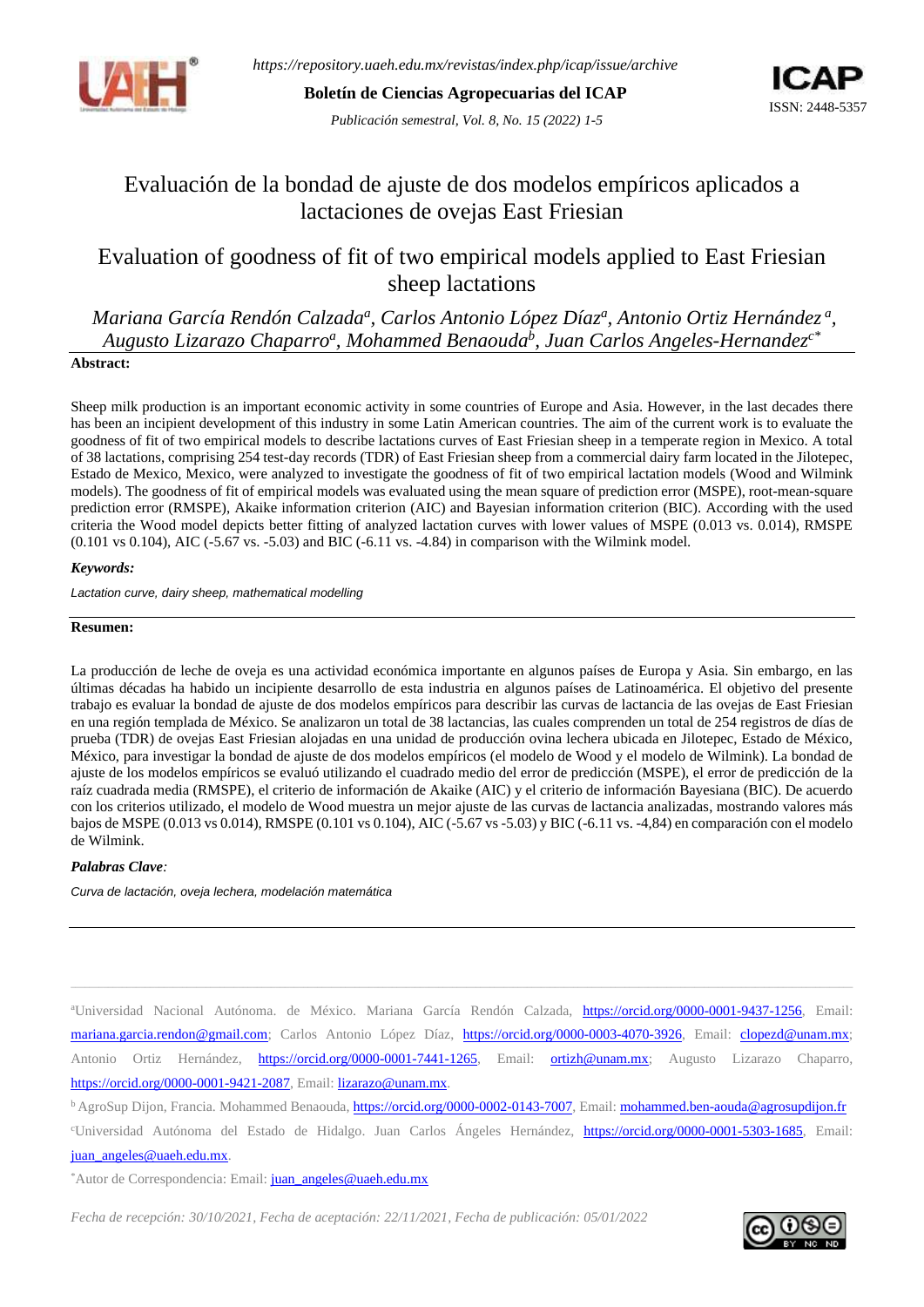## **1. Introduction**

Sheep milk production is an important economic activity in some countries of Europe and Asia. Interestingly, in the last decades there has been an incipient development of this industry in some Latin American countries. In order to make this activity cost-effective the use of breeds specialized in milk production is important. Recently, breeds such as East Friesian, Lacaune and Awassi have been introduced in Mexico to achieve profitable milk yields. Nevertheless, there is scarce information about milk production levels and lactation curves characteristics of dairy ewes in this country, which limits the implementation of strategies to improve and evaluate their performance [1].

The lactation curve is a graphical representation of milk production over time. According to Pollot [2] studies of complete lactations are rare due to the common practice of weaning lambs at least 30-day post-partum. The records of milk production obtained after this suckling period matches with the declining phase of lactation, making impossible to estimate the rising phase and peak of lactation to describe the complete curve. In order to assess plausible lactation curves, it is required to record milk yield throughout the whole lactation [3].

Several mathematical models have been developed to describe lactation curves. Mathematical models to fit lactation curves can be classified according with the deep of approach to the biological process in empirical and mechanistic. The Wood function [4] is the most used empirical model to fit lactation curves because it allows to calculate the main characteristics of lactation curve as peak yield, time to peak yield and persistence with only three parameters (*a*, *b* and *c*). Wood parameters have also a partial biological interpretation. Several alternative models are based on the Wood model, such is the case of Wilmink model [5], with an additional parameter *k* which is associated with the peak yield.

The aim of the current work is to evaluate the goodness of fit of two empirical models to fit lactations curves of East Friesian sheep in a temperate region in Mexico.

### **2. Materials and methods**

#### **2.1. Database**

A total of 38 lactations comprising 254 test-day records (TDR) of East Friesian sheep from a commercial dairy farm located in Jilotepec, Estado de Mexico, Mexico, were analyzed to investigate the goodness of fit of two empirical lactation models. This region is at 2,440 meters above sea level and presents a mean temperature between 14 and 16°C and an average annual rainfall of 750mm [6]. All ewes lambed between August and September of 2019 and lambs were allowed to suck the first 5 days post-partum. After weaning, ewes were feed with pasture, silage, wheat hydroponic green forage and concentrate with 16% of crude protein.

Ewes were mechanically milked twice daily, at 9:00 h and 15:30 h. Only lactations with the following information were considered for the analysis: ewe identity, lambing date, lambing number and type of lambing. Lactations averaged 7.2 TDR with minimum of five and maximum of 8 TDR, the first TDR was taken at day 21 post-lambing and lactation length ranged between 100- and 108-days postlambing.

#### **2.2. Mathematical models**

To analyze the lactation curves and their parameters, we used the two empirical mathematical models:

Wood model [4]:

$$
Y_t = a t^b e^{-ct} \tag{1}
$$

where Y is the milk production (kg) at time t, and a, b and c are the parameters describing the curve shape: a is the production of milk at the beginning of the lactation (kg), and b and c are the parameters of inclining and declining slopes of the lactation curve before and after the peak of production, respectively.

Wilmimk model [5]:

$$
Y = a + be^{kt} + ct \tag{2}
$$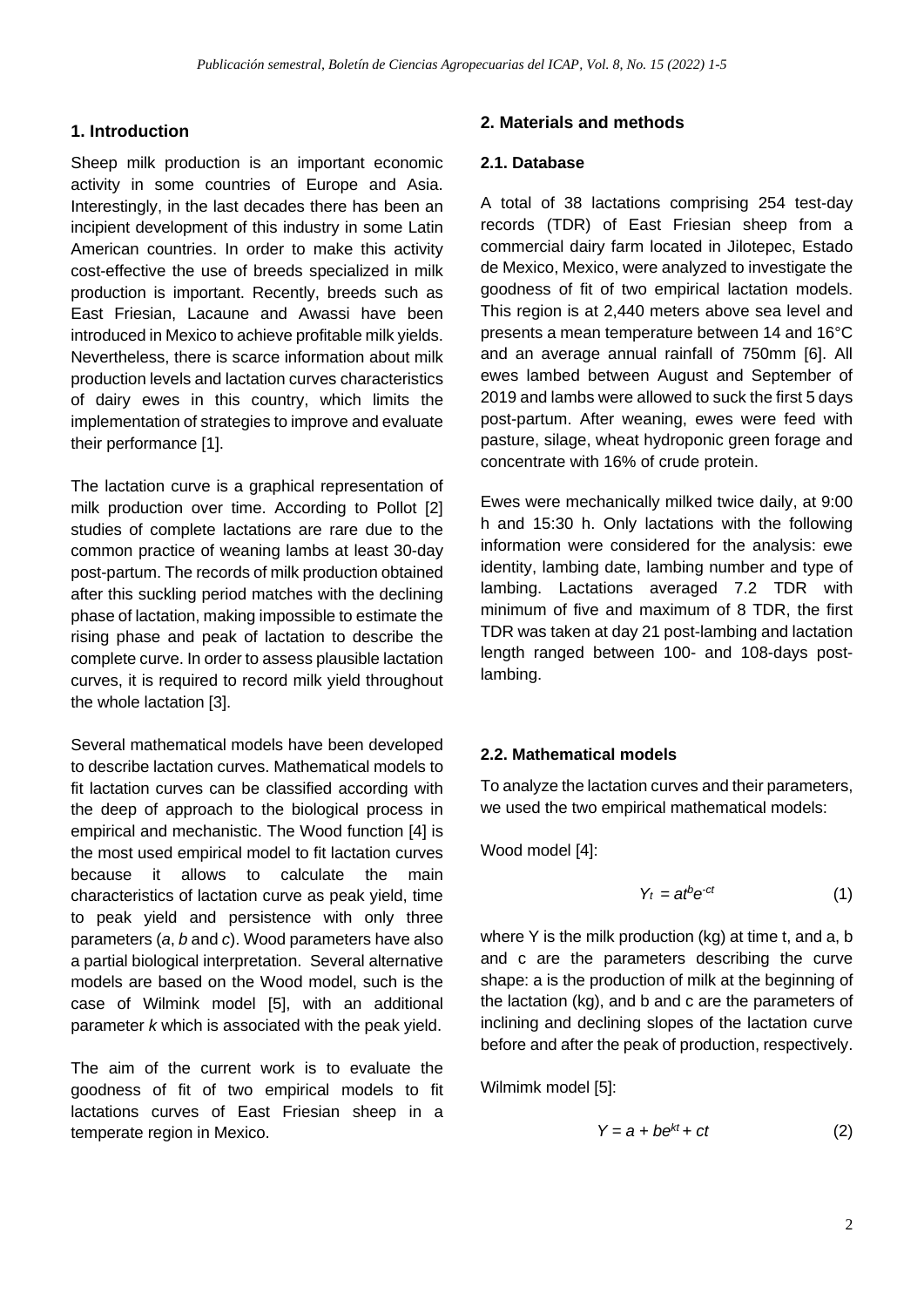Where a, b, and c are associated parameters with production level (a); milk production increase before peak (b); and decrease after peak (c) of lactation. The k parameter assumes a fixed value derived from a preliminary analysis and is associated with the time at peak yield [5].

## *2.3. Evaluation of goodness of fit*

The goodness of fit of empirical models was evaluated using the mean square of prediction error (MSPE), calculated as:

$$
MSPE = \frac{\sum_{t=1}^{n} e_t^2}{n-p}
$$
 (3)

where *e*<sup>t</sup> is the residual for the milk yield at day t of the TDR, n is the number of TDR in the lactation and p is the number of parameters of the Wood and Wilmink models.

Also was calculated to each lactation the root-meansquare prediction error (RMSPE):

$$
RMSPE = \sqrt{MSPE} \tag{4}
$$

Where MSPE is the mean square of prediction error.

Finally, Akaike information criterion (AIC) and Bayesian Information criterion (BIC) were used as indicators to evaluate the goodness of fit of the two empirical models used.

The Wood and Wilmink parameters were estimated through the iterative nonlinear curve fitting procedure of regression analysis using the "nls" function of the "minpack" package [7] in the R software [8].

# **3. Results**

Criterions of goodness of fit to evaluate the performance of Wood and Wilmink models applied to lactation curves of East Friesian sheep are showed in Table 1. According with the used criteria the Wood model depicts better fitting of analyzed lactation curves with lower values of MSPE (0.013 vs. 0.014), RMSPE (0.101 vs 0.104), AIC (-5.67 vs. -5.03) and BIC (-6.11 vs. -4.84) in comparison with the Wilmink model.

**Table 1.** Goodness of fit evaluation of Wood and Wilmink model fitted to East Friesian lactations.

| Model   | MSPE  | <b>RMSPE</b> | AIC.  | BIC   |
|---------|-------|--------------|-------|-------|
| Wood    | 0.013 | 0.101        | -5.67 | -6.11 |
| Wilmink | 0.014 | 0.104        | -5.03 | -4.84 |

MSPE, mean square of prediction error; RMSPE, root-meansquare prediction error; AIC, Akaike information criterion; BIC; Bayesian Information criterion.



**Figure 1.** Lactation curves of East Friesian sheep fitted using the Wood  $(-)$  and Wilmink model  $(-)$ . Actual values (•).

Figure 1 illustrates the average lactation curves using the parameters of the Wood and Wilmink models and the actual values of milk yield. According with the lactations curves both models showed an adequate estimation of milk yield in the second part of lactation. The differences of fit were allocated in the first part of lactation, near to peak of lactation, where the Wilmink model depicts an under estimation of milk yields.

# **4. Discussion**

According with our goodness of fit evaluation the Wood model showed a better performance to estimates milk yield production of East Friesian sheep in comparison with the Wilmink model. Although, both empirical models showed adequate values of MSPE, RMSPE, AIC and BIC.

Our findings are in line with the results of other studies who compared these models on dairy sheep lactations. For instance, Bilgin et al. [9] reported a better fit of Wood model with lactations of Awassi,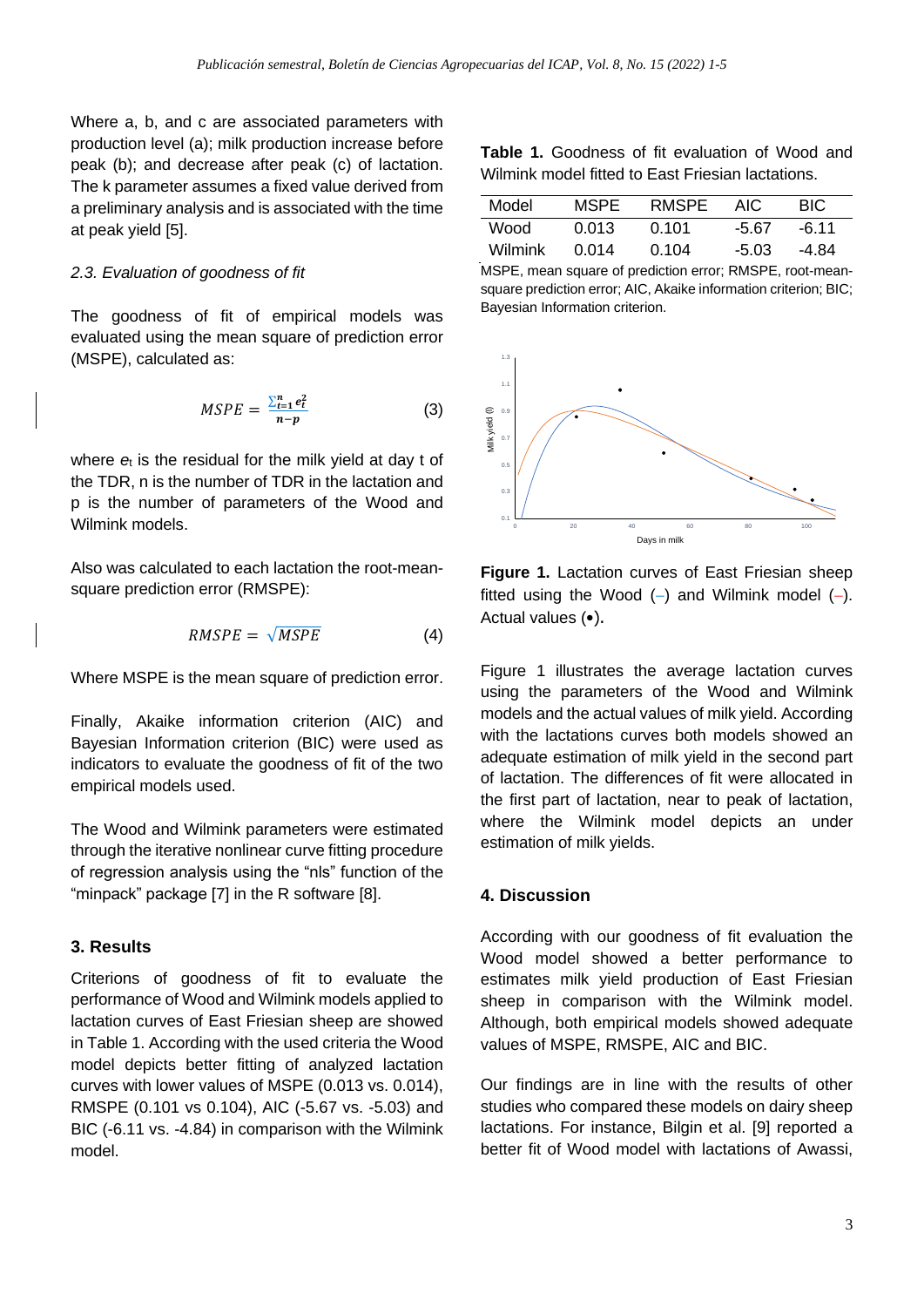Morkaraman and Tushin sheep, showing lower values of MSPE in comparison with Wilmink model.

On the other hand, some studies demonstrate better performance of the Wilmink model. Angeles-Hernandez [10] and Ruiz [11] reported better fit of lactation of dairy sheep using the Wilmink model with lower values of MSPE. In the same line, Olori et al. [12] compared this function with other empirical models (including Wood model) pointing out that Wilmink is the best model with three parameters to predict milk yield because it shows the smallest and least correlated residuals.

Some limitations have been reported to fit lactation curves using the Wood model. These limitations include the underestimation of milk production and total milk yield, overestimation of yields in the first part of the lactation curve and a high correlation between its parameters [2, 13]. Furthermore, another major criticism of Wood's model is that at time zero (calving/lambing time) milk production is also zero, which is biologically incorrect [14].

Mathematical models of lactation curves, like the ones proposed by Wood and Wilmink, allow to improve decision-making in relation to management and breeding [15], therefore a good fit is crucial. The results of the current work showed that Wood model have an adequate fit of lactation curves as well as it shows important advantages such as its simplicity and accuracy. However, their estimations and parameters must be carefully interpreted, mainly in the presence of atypical shapes of lactation curves [16].

# **5. Conclusions**

Wood model is a useful empirical model to fit lactation curves in East Friesian sheep housed on commercial farms under temperate climate conditions in Mexico.

#### **Acknowledgments:**

Authors are grateful to Mexican Ministry of Education for funding this research Project under grant PRODEP UAEH-PTC-823. Mariana García Rendón Calzada was granted with a CONACyT fellowship for her Master studies. Also, the authors are grateful to

"*Rancho el Paraiso"* for their kind assistance regarding data collection of this study.

## **Conflicts of Interest:**

The authors declare no conflict of interest.

# **References**

- [1] Ángeles-Hernández J. C., Pollott G., Albarrán-Portillo B., Ramírez-Pérez A. H., Lizarazo-Chaparro A., Castelán O. O. A., González R. M. The application of a mechanistic model to analyze the factors that affect the lactation curve parameters of dairy sheep in Mexico. *Small Ruminant Research*. 2018; 164: 58-63. <https://doi.org/10.1016/j.smallrumres.2018.05.003>
- [2] Pollott G.E., Gootwine E. Appropriate mathematical models for describing the complete lactation of dairy sheep. *Animal Science*. 2000; 71: 197-207. DOI:10.1017/S1357729800055028
- [3] Dag B., Keskin I., Mikailsoy F. Application of different models to the lactation curves of unimproved Awassi ewes in Turkey. South African *Journal of Animal Science*. 2005; 35, 4: 238-243. DOI: 10.4314/sajas.v35i4.3965
- [4] Wood P. D. P. Algebraic model of the lactation curve in cattle. *Nature*. 1967; 216: 164-165.
- [5] Wilmink J. B. M. Adjusted of test-day milk, fat and protein yield for age, season and stage of lactation. *Livestock Production Science*. 1987; 16: 335-348.
- [6] Ávila E. M. I. Efecto de la biocolina a diferentes dosis en ovinos productores de leche en pastoreo [Tesis de maestría, Universidad Nacional Autónoma de México]. TESIUNAM. 2020. http://132.248.9.195/ptd2019/diciembre/0799053/Index.html
- [7] Elzhov T.V., Mullen K. M., Spiess A.N., Bolker B., 2016 Minpack.lm: R Interface to the Levenberg-Marquardt Nonlinear Least-Squares Algorithm Found in MINPACK, Plus Support for Bounds. R package version 1.2-1. https://CRAN.R-project.org/package=minpack.lm
- [8] R Core Team, 2016. R: A Language and Environment for Statistical Computing.

[9] Bilgin O. C., Esenbuga N., Davis M. E. Comparison of models for describing the lactation curve of Awassi, Morkaraman and Tushin sheep. *Archiv Tierzucht*. 2010, *53*, 4: 447–456.

- [10] Ángeles-Hernández J. C., Abarrán-Portillo B., Gómez González A. V., Pescador Salas N., González-Ronquillo M. Comparison of the mathematical models applied to F1 dairy sheep lactations in organic farm and environmental factors affecting lactation curve parameter. *Asian Australas. J. Anim. Sci*. 2013; 26, 8: 1119-1126. doi: 10.5713/ajas.2013.13096
- [11] Ruiz R., Oregui L. M., Herrero M. Comparison of models for describing the lactation curve of Latxa sheep and an analysis of factors affecting milk yield. *Journal of Dairy Science*. 2000; *83*,11: 2709–2719. [https://doi.org/10.3168/jds.S0022-0302\(00\)75165-4](https://doi.org/10.3168/jds.S0022-0302(00)75165-4)
- [12] Olori V. E., Brotherstone S., Hill W. G., McGuirk B. J. Fit of standard models of the lactation curve to weekly records of milk production of cows in a single herd. *Livestock Production Science*. 1999, 58: 55–63. doi:10.1016/S0301-6226(98)00194-8.